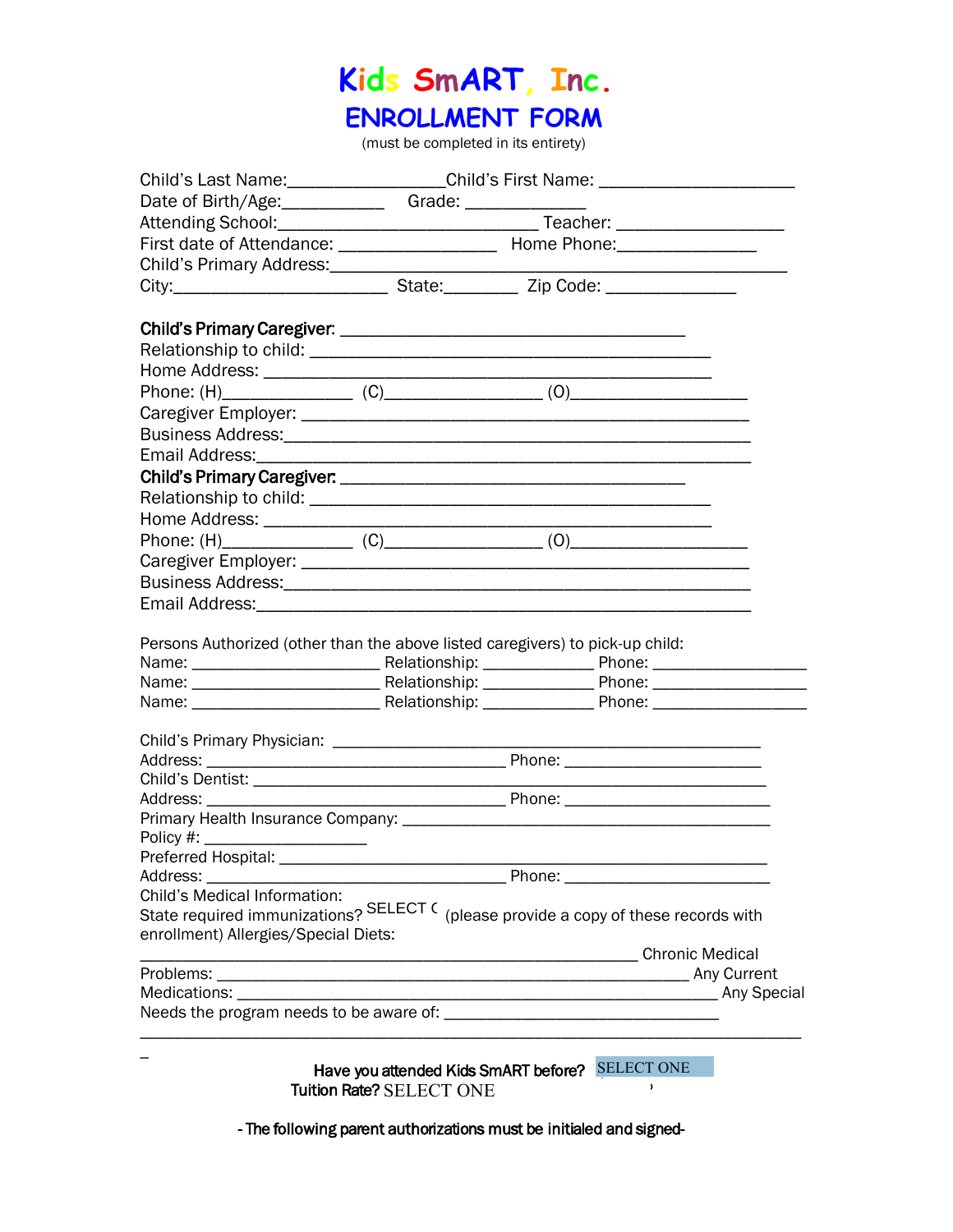Please read the following and initial stating that you have read and understand the statement. Please also sign your full name at the bottom of the page.

1. Emergency Procedure: In case of an emergency, I authorize the program staff to contact the persons listed on the emergency contact form. I also authorize the physician listed on the other side of this form to provide the necessary medical treatment. If the emergency contact persons cannot be reached, the program's employees are authorized to take necessary action for the health and welfare of my child.

2. Parent Handbook: I have received, read, understand and agree to all aspects of the Kids SmART, Inc. Parent Handbook including the liability release. I understand that it is my responsibility as a parent/guardian, to abide by all of the policies and procedures within the parent handbook and any additional addendums provided to me. I understand that those policies and procedures are subject to change, and I will be notified of those changes that are significant and may affect the care of my child. I further understand and agree that, upon repeat notice for failure to comply with the policies and procedures, my family may be excused from the program and be required to find alternative care for my child. **Initials** 

3. Sign in/out Procedure and Responsibility: I agree to abide by the sign in/out procedures as stated in the parent handbook. I understand that the program is not responsible for my child prior to being appropriately signed in. I also understand that the program is not responsible for my child en route to his or her home or authorized destination after he/she is appropriately signed out.

#### Initials\_\_\_\_\_\_\_

Initials\_\_\_\_\_\_\_

4. Student Records: I agree to keep my child's enrollment and emergency forms up to date, including but not limited to, current home and work phone numbers and current phone numbers of those authorized to pick my child up. Initials\_

5. Payment Policy: I agree to abide by the payment policies as set by Kids SmART, Inc. and will pay the proper dues IN ADVANCE of care. I understand that parent fees are due by the 1<sup>st</sup> of the month if I am on CCAP, and that out of pocket fees are due prior to care. I understand that if I do not pay and accrue a balance of \$100, my child will not be allowed to attend Kids SmART until the balance is paid. Any delinquent balances may be sent to collections with the addition of late fees.

#### Initials\_\_\_\_\_\_\_\_

6. Kids SmART, Inc. Activities: I authorize my child to participate in all arts/crafts, science, cooking, gym games, outside games, homework club, planned field trips, etc. organized by Kids SmART staff. Those I do not wish my child to participate in are listed below: Initials

7. Television and Movie Consent: Television and movies will be age appropriate and viewed on a minimal basis and only with parental consent, as initialed: G-Rated Movie

#### PG- Rated Movie

8. Photo/Video Consent: Kids SmART may occasionally photograph or video your child during program hours. These photos or videos may be available for public viewing or used for promotional or advertising purposes. I understand that while in Kids SmART, my child's photo or video may be taken while participating in an activity. Kids SmART will not provide financial compensation for these photos or videos, and I understand that this releases Kids SmART, Inc. from any future claims as well as any liability arising from the use of said photograph or video.

#### Yes, I give permission for my child to be photographed or video taped No, I do not want my child to be photographed or video taped

9. Transportation of Children: I give permission for my child to participate in field trips where he/she may be transported in approved vehicles away from the program location. I understand that I will be informed in advance of all program field trips.

Initials\_\_\_\_\_\_\_ 10. Sunscreen Consent: Kids SmART, Inc. on occasion may find it necessary to assist or apply sunscreen to your child. Each child is required to bring their own sunscreen, with an SPF of at least 30, and labeled in it's original container. The program may provide Sunscreen of at least an SPF of 30, for those who have forgotten theirs. I understand that if I do not provide sunscreen my child may be denied activity or asked to be picked up.

Yes, I give permission for Kids SmART, Inc. to apply sunscreen to my child \_\_\_\_\_ Specific Instructions: \_

No, I do not want Kids SmART, Inc. to apply sunscreen to my child

Parent/Guardian Signature \_\_\_\_\_\_\_\_\_\_\_\_\_\_\_\_\_\_\_\_\_\_\_\_\_\_\_\_\_\_\_\_\_\_\_\_\_\_\_\_\_ Date \_\_\_\_\_\_\_\_\_